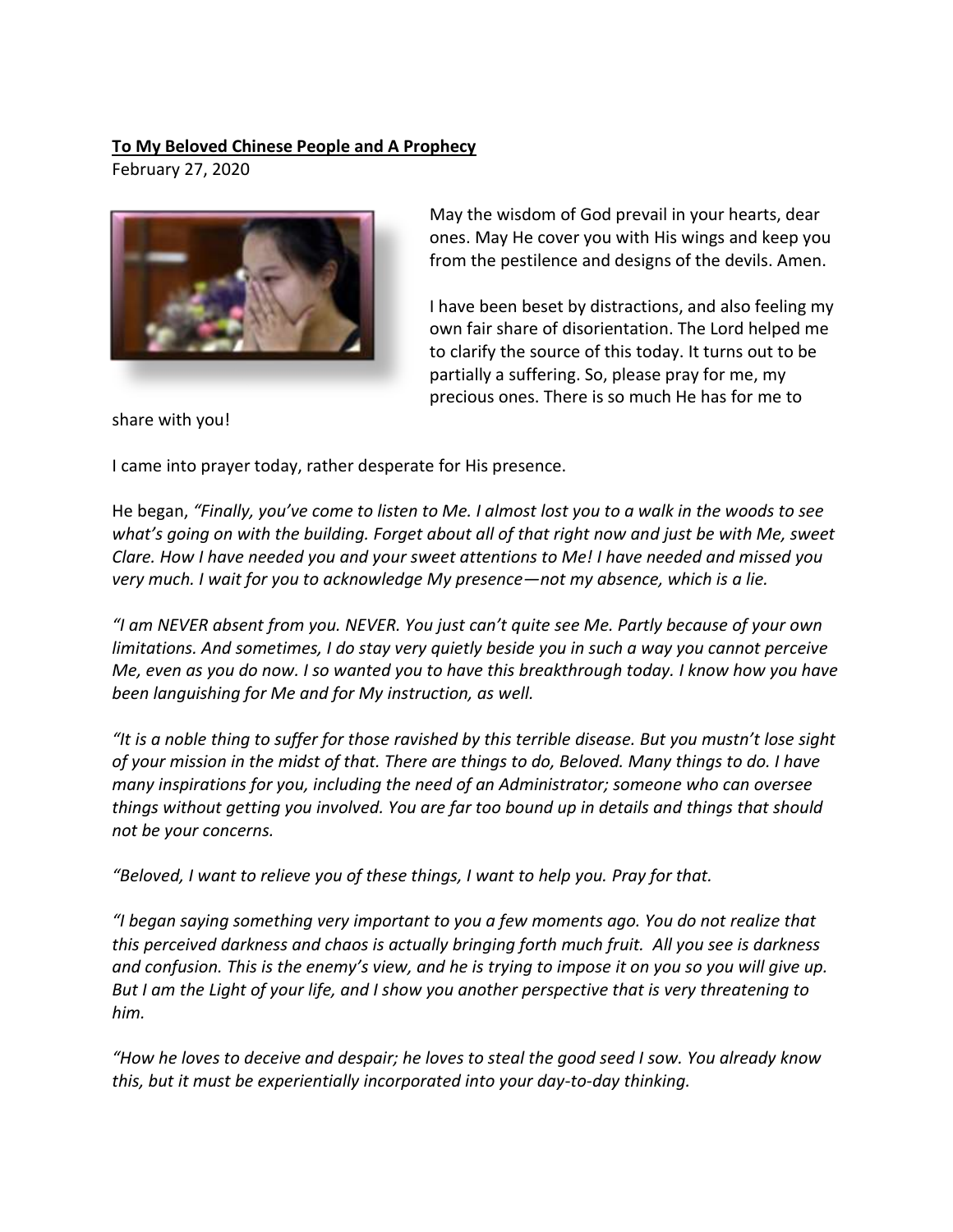*"What you have perceived as confusion is, in part, a suffering for those who are totally disoriented and thrown into confusion and panic by this illness in China. I have given you a heart for them, Clare. And part of what you and Ezekiel are suffering now is to alleviate their sufferings.* 

*"Mostly, I want them to come to Me. I want them to see and hear Me. I want to heal them, and you indeed are a voice crying out in that wilderness.* 

*"Come to Me, My broken ones, My Beloved people of China. How tenderly I love you and long for you to recognize My presence beside you! Yes, I am right here with you and I will never leave your side. All that remains is for you to recognize My Presence.*

*"Clare and Ezekiel have been suffering for this very thing. I long for you to perceive Me and receive My Love and salvation. Do not cling to empty godless traditions any longer; reach out to Me, and I will heal you and your entire family.* 

*"I am here for you, and I desire to heal every one of you. Believe, reach out and receive. I am your God and you are beautifully and exquisitely put together in ways that are unique and inspiring. There are great treasures laid up in your being that I have* deliberately given to you and to no other culture on Earth.

*"I wish to bring you out of the darkness and into My Glorious Light, bringing a revival to your nation. Something so grand it is beyond your imagining! But this is where you are headed, and the darkness must precede the Light, and suffering precedes Joy. This is your time of suffering. But raise your eyes Heavenward and embrace Me, and I will deliver you and bring you immeasurable joy in revival.*

*"I am for you and not against you. Your past means nothing to Me. I look only at the good in you and what I want to do with that good. How I want to liberate that goodness within you. You are a people beautiful and unique in so many, many ways, and the world needs the gifts you have.* 

*"So, lift up your eyes China; salvation is knocking at your gates; glory unspeakable awaits you. Be not afraid to embrace Me, Jesus Christ the only Son of the Father, fully God and fully man, forever ONE with the Holy Spirit and My Father. Together, we act in perfect union and Our hearts for you are revival and glory.* 

*"So, be not afraid to call on us for Healing, because it is our desire to heal you from these ills Satan, in cooperation with evil men, have put upon you.*

*"I love you so very deeply! Rise up and call upon My Name and I will respond with wonders in your midst. Do not be afraid to call upon Us: Father, Son and Holy Spirit. We wish for your country to explode into glory and grace with thousands healed and even raised from the dead. We are waiting for your entreaties; cry out to Us and behold what We shall do for you."*